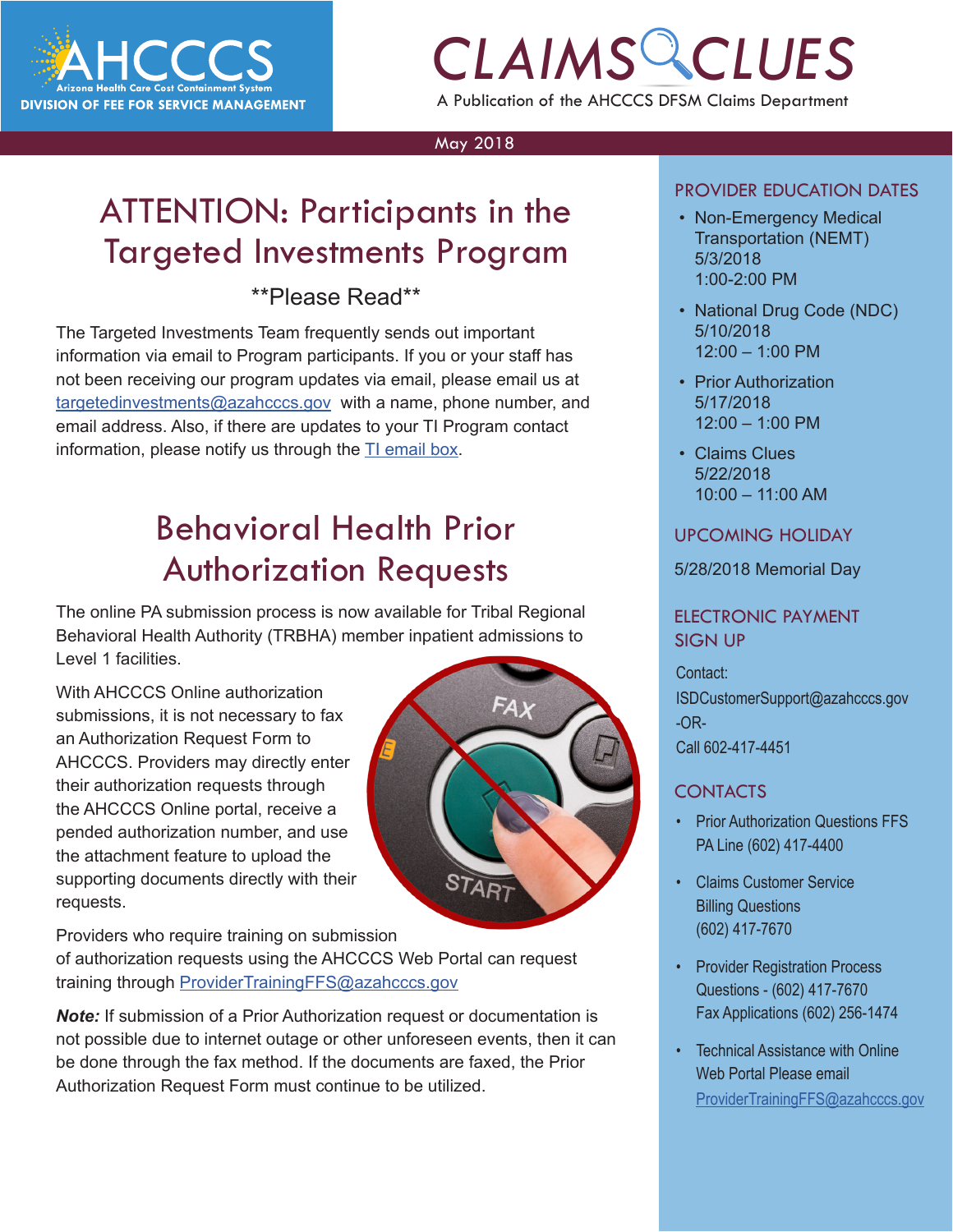# *CLAIMS CLUES* <sup>2</sup>

## Online Prior Authorization (PA) Submission Requirements for FFS Providers Effective 7/1/18

AHCCCS registered providers, including behavioral health providers, are now able to submit prior authorization requests for acute services\* via the AHCCCS Online Provider Portal.

### *\*Note:*

- Authorization requests for long term care (nonacute) services for Tribal ALTCS plan members must be submitted to the member's Tribal Case Manager.
- Federal Emergency Services Plan (FESP) members: Online authorization submission does not apply. Do not submit online authorization requests. Please refer to the information in the FESP section at the end of this article for instructions and requirements.

Over the next two months, May and June 2018, AHCCCS is transitioning to an all online PA submission process (excluding exceptions noted above). Providers who are not already submitting their PA requests online should begin submitting their requests online at this time. Provider training on the online submission process will be held in May and June, 2018. For additional information, please email ProviderTrainingFFS@azahcccs.gov.

Effective 7/1/18, AHCCCS registered providers will be expected to submit their PA requests online via the AHCCCS Online Provider Portal. Providers who submit their authorization requests online will automatically receive a pended authorization number that will serve as verification of receipt of the request, and allow them to check the status of their request via the online portal. Providers are also able to attach their clinical documentation directly to their online request, so faxing requests is no longer necessary.

Providers who continue to submit PA requests via fax after 7/1/18 will receive a notification on their return fax indicating that their request should be submitted online.

*Note:* If submission of a Prior Authorization request or documentation is not possible due to internet outage or other unforeseen events, then it can be done through the fax method. If the documents are faxed, the Prior Authorization Request Form must continue to be utilized.

Effective 8/1/18, PA staff will discontinue faxing responses to fax authorization submissions. Providers should use the online system to submit and verify status of authorizations submitted. PA staff will direct callers seeking authorization status to the online system for status verification.

## Federal Emergency Services Plan (FESP) Member Prior Authorization Requirements

Providers should not submit and/or should discontinue submission of routine PA requests for Federal Emergency Services Plan (FESP) members. Emergency services provided to FESP members do not require prior authorization. Providers should continue to submit Initial Dialysis Case Creation forms for enrollment of FESP members with end stage renal disease (ESRD) who require dialysis

three times per week or more, via fax, as specified on the Initial Dialysis Case Creation form.

Providers who request verification that there is no FESP prior authorization requirement can access this information by viewing **FESP** policy information . PA staff will discontinue faxing responses to routine PA requests for FESP members, effective 5/1/18.